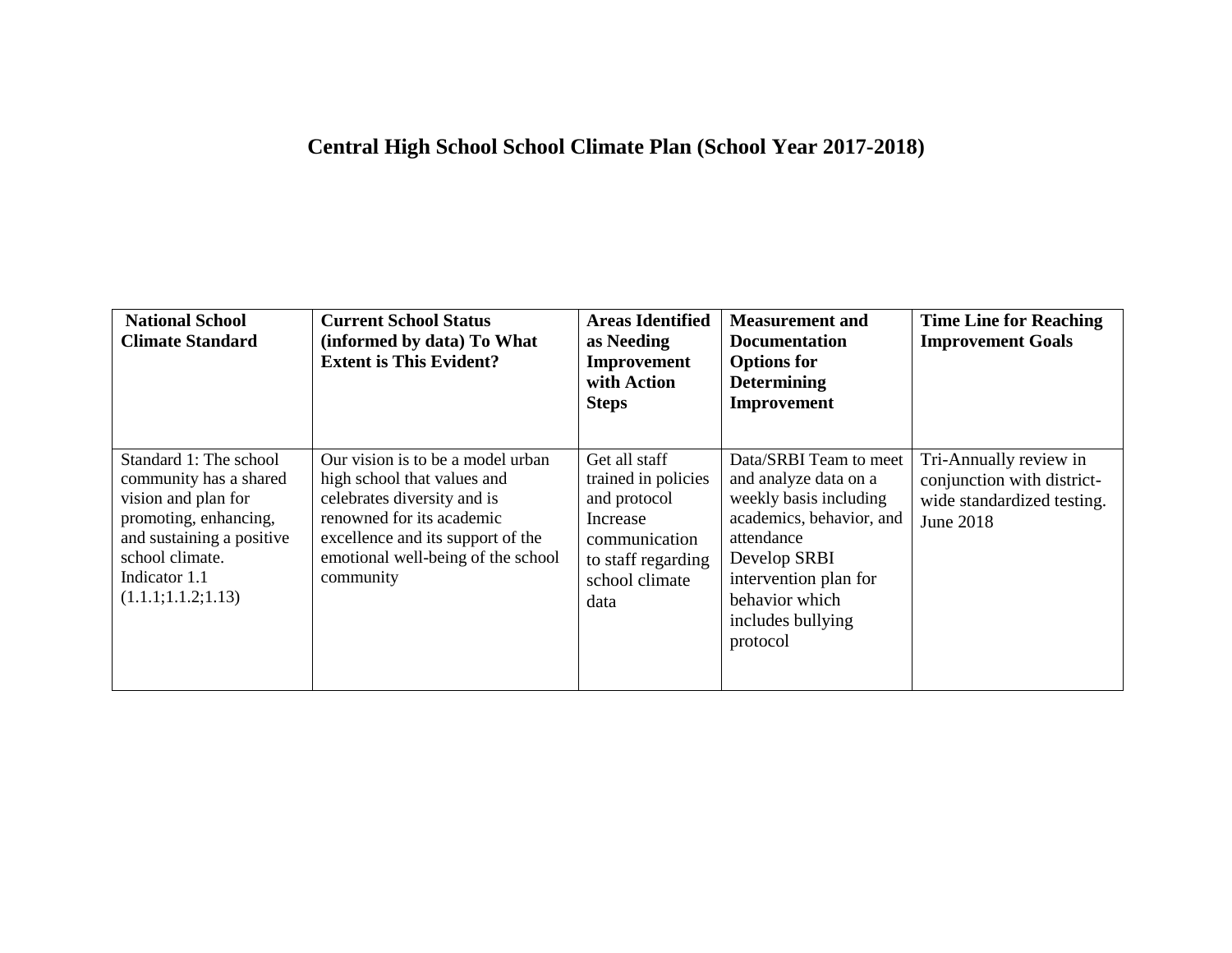| <b>National School Climate</b><br><b>Standard</b> | <b>Current School Status</b><br>(informed by data) To<br><b>What Extent is This</b><br>Evident? | <b>Areas Identified as</b><br><b>Needing Improvement</b><br>with Action Steps | <b>Measurement</b> and<br><b>Documentation Options</b><br>for Determining<br>Improvement | <b>Time Line for Reaching</b><br><b>Improvement Goals</b> |
|---------------------------------------------------|-------------------------------------------------------------------------------------------------|-------------------------------------------------------------------------------|------------------------------------------------------------------------------------------|-----------------------------------------------------------|
| Indicator 1.2                                     | School Improvement                                                                              | Increase communication                                                        | Ongoing anecdotal data                                                                   | Tri-Annually review in                                    |
| (1.2.1; 1.2.2; 1.2.3; 1.2.4)                      | Plan                                                                                            | to staff regarding school                                                     | to assess positive school                                                                | conjunction with district-                                |
|                                                   | School Code of conduct                                                                          | climate data                                                                  | climate                                                                                  | wide standardized testing                                 |
|                                                   | <b>Collect Data from:</b>                                                                       | Decrease office referrals                                                     | Post Survey data to                                                                      | June 2018                                                 |
|                                                   |                                                                                                 | Include Parent on the                                                         | formulate/assess goal                                                                    |                                                           |
|                                                   | School climate survey                                                                           | School Climate Data                                                           | attainment                                                                               |                                                           |
|                                                   | Walkthroughs                                                                                    | Team                                                                          | SMART goal review of                                                                     |                                                           |
|                                                   | <b>Office Referrals</b>                                                                         | Develop SRBI                                                                  | data                                                                                     |                                                           |
|                                                   | ISS/OSS                                                                                         | intervention plan for                                                         | Finalize School Climate                                                                  |                                                           |
|                                                   | <b>Parent Referrals</b>                                                                         | behavior                                                                      | Team                                                                                     |                                                           |
|                                                   | Absences/Tardies                                                                                |                                                                               | Finalize plan to include                                                                 |                                                           |
|                                                   | <b>Bullying Report Form</b>                                                                     |                                                                               | tiered plans of behavior                                                                 |                                                           |
|                                                   | Websites,                                                                                       |                                                                               | intervention                                                                             |                                                           |
|                                                   | Newsletters                                                                                     |                                                                               | Invite parents to attend                                                                 |                                                           |
|                                                   |                                                                                                 |                                                                               | informational meeting                                                                    |                                                           |
|                                                   |                                                                                                 |                                                                               | that reviews School                                                                      |                                                           |
|                                                   |                                                                                                 |                                                                               | Climate Plan                                                                             |                                                           |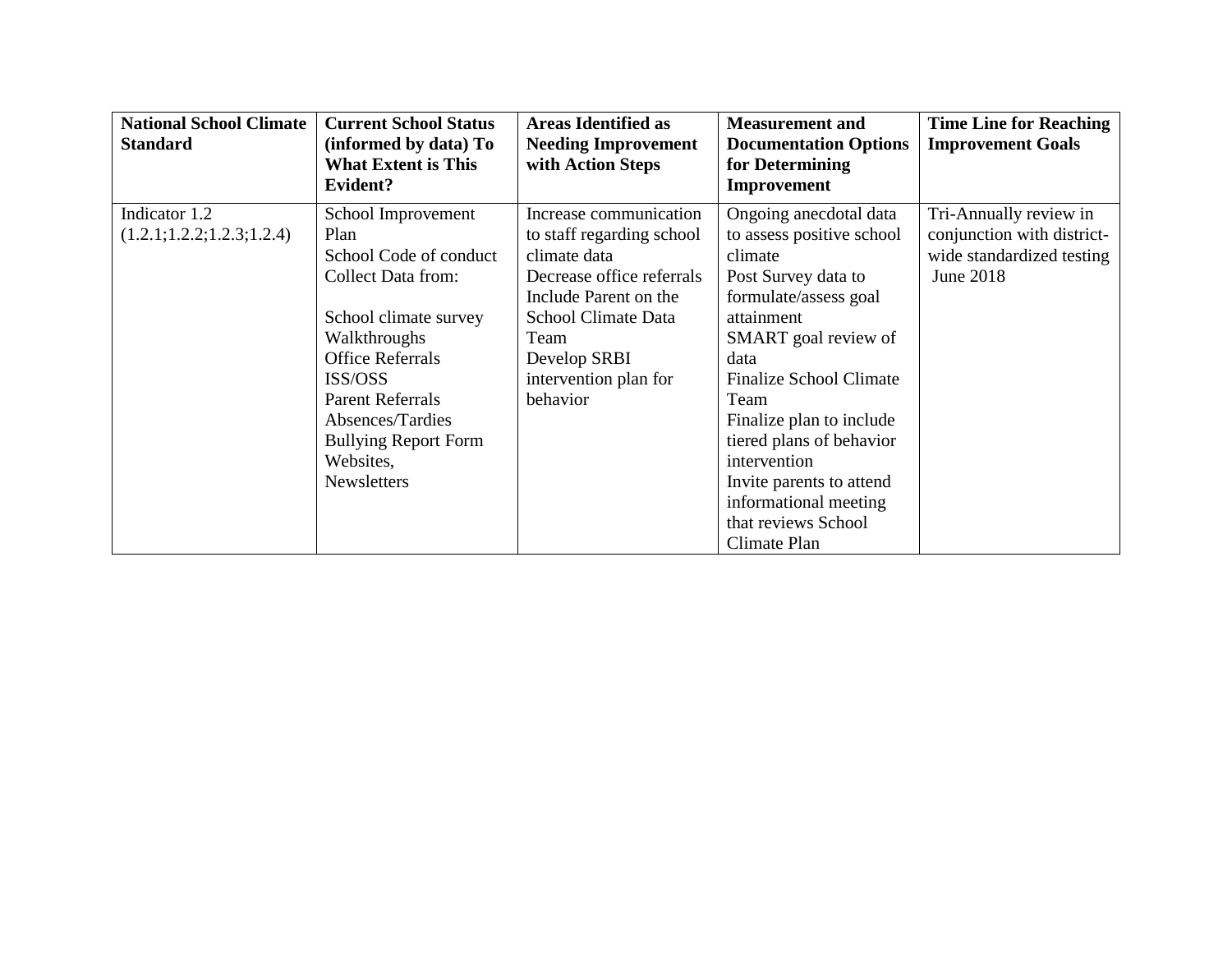| <b>National School Climate</b> | <b>Current School Status</b> | <b>Areas Identified as</b>    | <b>Measurement</b> and       | <b>Time Line for Reaching</b> |
|--------------------------------|------------------------------|-------------------------------|------------------------------|-------------------------------|
| <b>Standard</b>                | (informed by data) To        | <b>Needing Improvement</b>    | <b>Documentation Options</b> | <b>Improvement Goals</b>      |
|                                | <b>What Extent is This</b>   | with Action Steps             | for Determining              |                               |
|                                | <b>Evident?</b>              |                               | Improvement                  |                               |
| Indicator 1.3                  | Social Worker provides       | <b>Students Success Plans</b> | Data/SRBI Team to meet       | Tri-Annually review in        |
| (1.3.1)                        | class lessons on pertinent   | for monitoring behaviors      | and analyze data on a        | conjunction with district-    |
| <b>Standard 2: The school</b>  | topics                       |                               | weekly basis including       | wide standardized testing     |
| community sets policies        | <b>Community Resources</b>   |                               | academics, behavior, and     | June 2018                     |
| specifically promoting (a)     | <b>Character Education</b>   |                               | attendance                   |                               |
| the development and            | programs/Assemblies          |                               |                              |                               |
| sustainability of social,      |                              |                               |                              |                               |
| emotional, ethical, civic      |                              |                               |                              |                               |
| and intellectual skills,       |                              |                               |                              |                               |
| knowledge and                  |                              |                               |                              |                               |
| dispositions and (b) a         |                              |                               |                              |                               |
| comprehensive system to        |                              |                               |                              |                               |
| address barriers to            |                              |                               |                              |                               |
| learning and teaching and      |                              |                               |                              |                               |
| reengaging students who        |                              |                               |                              |                               |
| have become disengaged         |                              |                               |                              |                               |
|                                |                              |                               |                              |                               |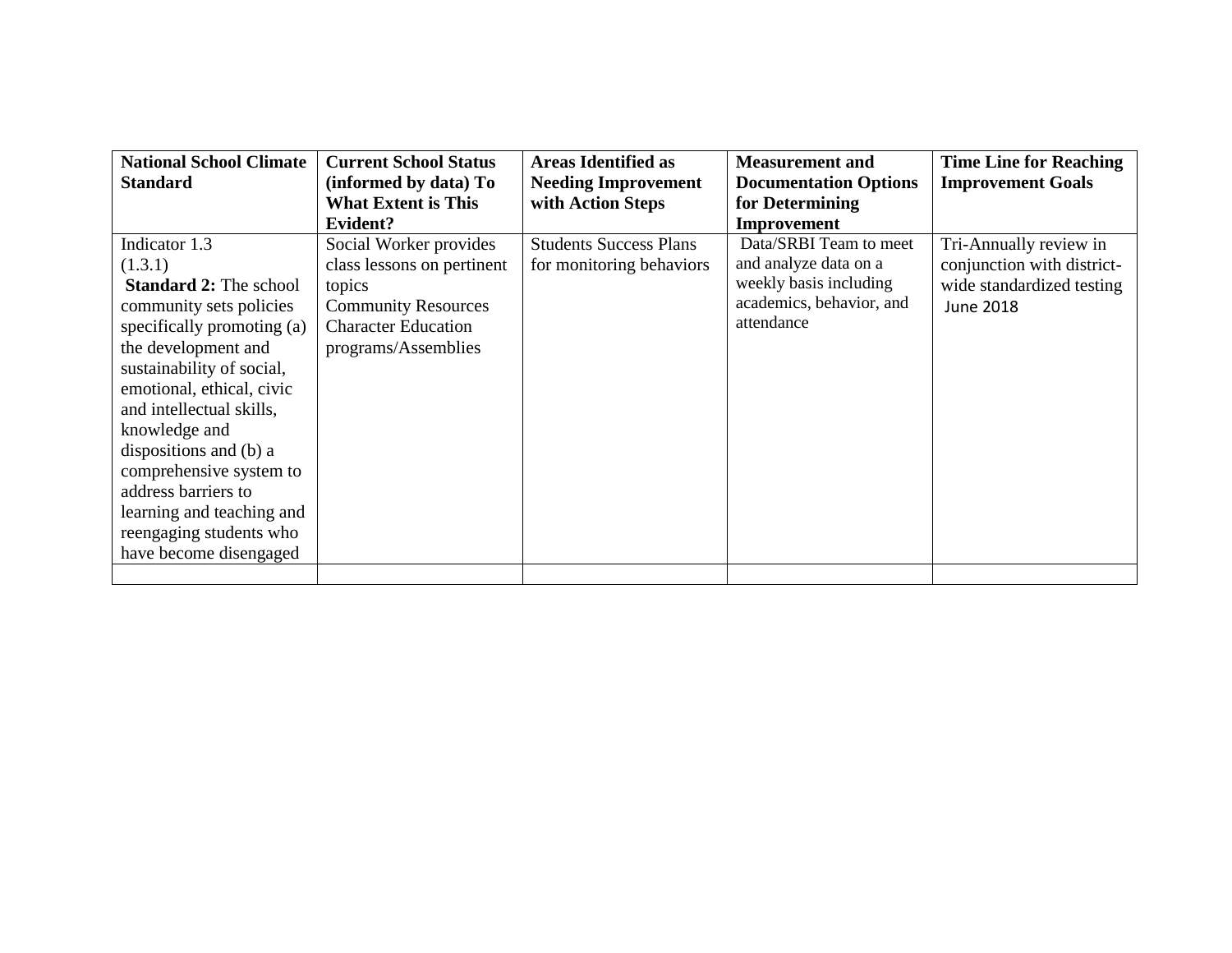| <b>National School Climate</b> | <b>Current School Status</b> | <b>Areas Identified as</b>       | <b>Measurement and</b>       | <b>Time Line for Reaching</b> |
|--------------------------------|------------------------------|----------------------------------|------------------------------|-------------------------------|
| <b>Standard</b>                | (informed by data) To        | <b>Needing Improvement</b>       | <b>Documentation Options</b> | <b>Improvement Goals</b>      |
|                                | <b>What Extent is This</b>   | with Action Steps                | for Determining              |                               |
|                                | Evident?                     |                                  | Improvement                  |                               |
| Indicator 2.1                  |                              | Safe School Climate Plan         | Use faculty meetings to      | Tri-Annually review in        |
| (2.1.1; 2.1.2; 2.1.3)          | <b>Bullying/Safe School</b>  | <b>Identify Students success</b> | review school wide           | conjunction with district-    |
|                                | Climate Plan                 | Plans                            | behavior plan and update     | wide standardized testing     |
|                                |                              |                                  | when necessary               | June 2018                     |
|                                |                              |                                  |                              |                               |
|                                | Code of Conduct              |                                  |                              |                               |
| Indicator 2.2                  |                              |                                  |                              |                               |
| (2.2.1; 2.2.2; 2.2.3)          | <b>Student Success Plans</b> |                                  |                              |                               |
| 2.4                            | Dress Code                   |                                  |                              |                               |
|                                |                              |                                  |                              |                               |
|                                | Weekly data meetings         |                                  |                              |                               |
|                                | PST/PPT/504/SRBI             |                                  |                              |                               |
|                                | tiered plan applied          |                                  |                              |                               |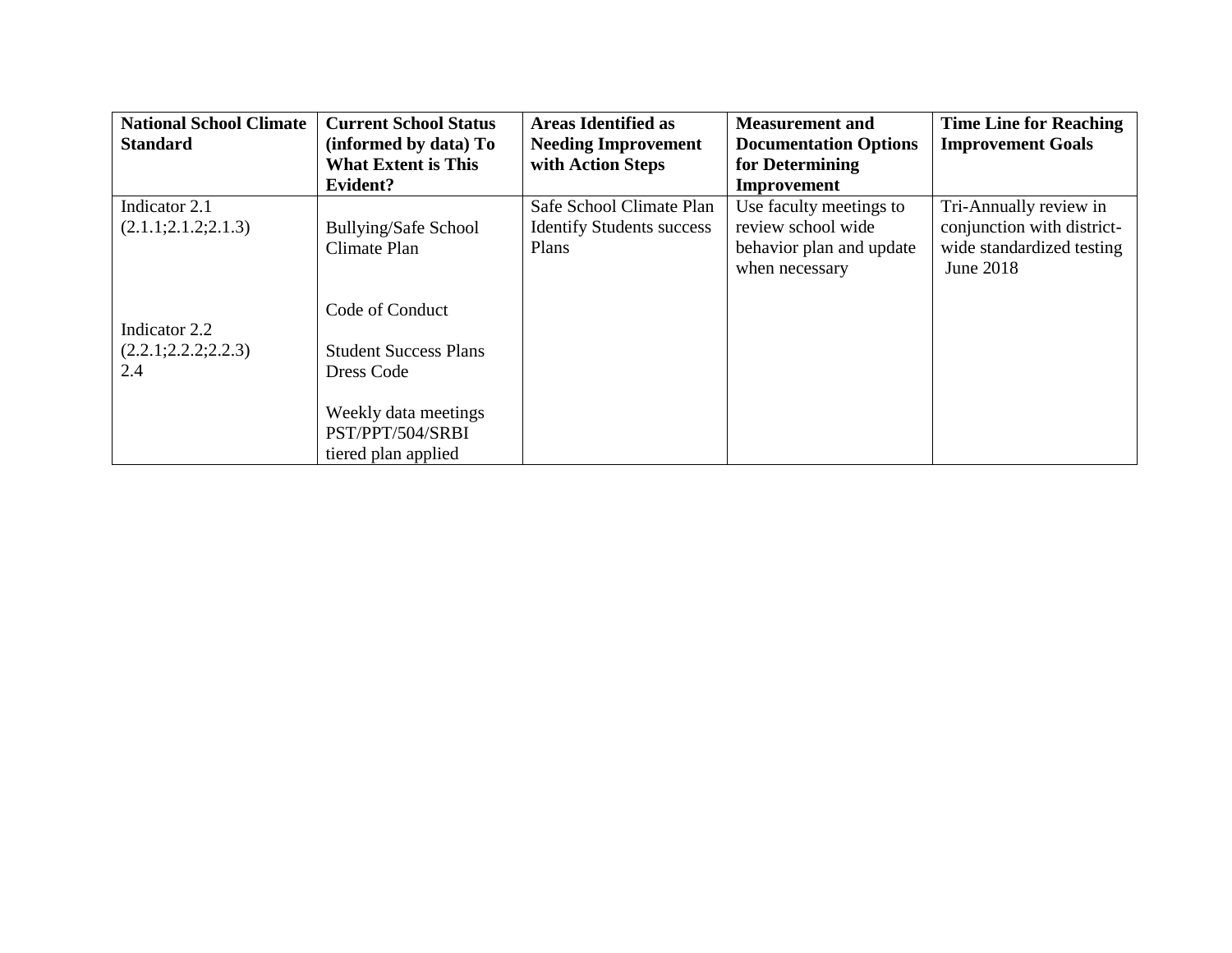| <b>National School Climate</b> | <b>Current School Status</b>                        | <b>Areas Identified as</b>                      | <b>Measurement and</b>                              | <b>Time Line for Reaching</b>                        |
|--------------------------------|-----------------------------------------------------|-------------------------------------------------|-----------------------------------------------------|------------------------------------------------------|
| <b>Standard</b>                | (informed by data) To<br><b>What Extent is This</b> | <b>Needing Improvement</b><br>with Action Steps | <b>Documentation Options</b><br>for Determining     | <b>Improvement Goals</b>                             |
|                                | Evident?                                            |                                                 | Improvement                                         |                                                      |
|                                |                                                     |                                                 |                                                     |                                                      |
| <b>Standard 3: The school</b>  |                                                     | Increase communication                          |                                                     |                                                      |
|                                | School Improvement                                  | to staff regarding school                       | Ongoing anecdotal data<br>to assess positive school | Tri-Annually review in<br>conjunction with district- |
| community's practices are Plan | School Code of conduct                              | climate data                                    | climate                                             | wide standardized testing                            |
| identified, prioritized and    | <b>Collect Data from:</b>                           | Decrease office referrals                       | Post Survey data to                                 | <b>June 2018</b>                                     |
| supported to (a) promote       |                                                     | Include Parent on the                           | formulate/assess goal                               |                                                      |
| the learning and positive      | School climate survey                               | <b>School Climate Data</b>                      | attainment                                          |                                                      |
| social, emotional, ethical     | Walkthroughs                                        | Team                                            | SMART goal review of                                |                                                      |
| and civic development of       | <b>Office Referrals</b>                             | Develop SRBI                                    | data                                                |                                                      |
| students, (b) enhance          | ISS/OSS                                             | intervention plan for                           | <b>Finalize School Climate</b>                      |                                                      |
| engagement in teaching,        | <b>Parent Referrals</b>                             | behavior                                        | Team                                                |                                                      |
| learning and school-wide       | Absences/Tardies                                    |                                                 | Finalize plan to include                            |                                                      |
| activities; (c) address        | <b>Bullying Report Form</b><br>Websites,            |                                                 | tiered plans of behavior<br>intervention            |                                                      |
| barriers to learning and       | <b>Newsletters</b>                                  |                                                 | Invite parents to attend                            |                                                      |
| teaching and reengage          |                                                     |                                                 | informational meeting                               |                                                      |
| those who have become          |                                                     |                                                 |                                                     |                                                      |
| disengaged; and develop an     |                                                     |                                                 | that reviews School                                 |                                                      |
| sustain an appropriate         |                                                     |                                                 | Climate Plan                                        |                                                      |
| operational infrastructure     |                                                     |                                                 |                                                     |                                                      |
| and capacity building          |                                                     |                                                 |                                                     |                                                      |
| mechanisms for                 |                                                     |                                                 |                                                     |                                                      |
|                                |                                                     |                                                 |                                                     |                                                      |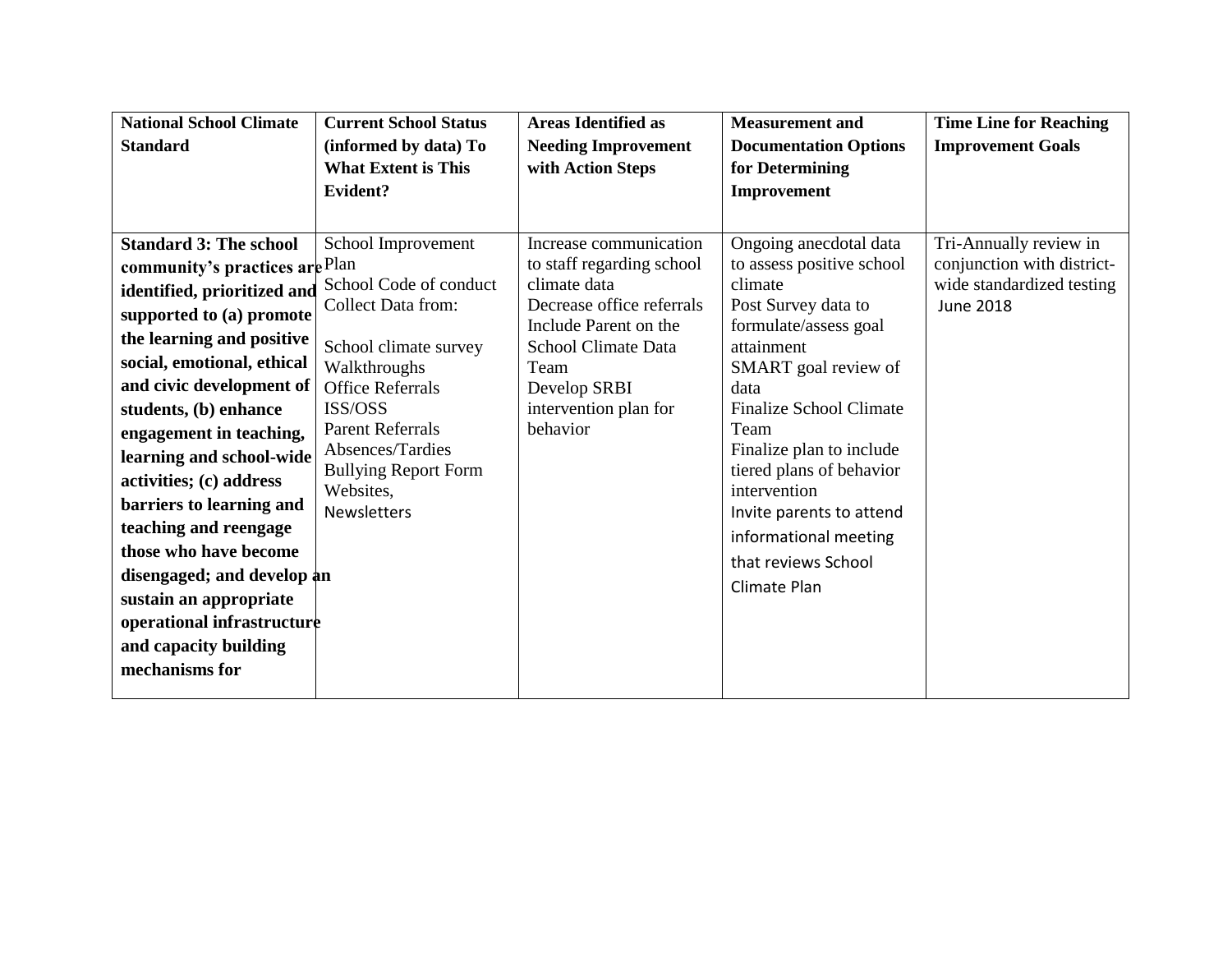| <b>National School Climate</b><br><b>Standard</b> | <b>Current School Status</b><br>(informed by data) To<br><b>What Extent is This</b><br>Evident?                                                                                       | <b>Areas Identified as</b><br><b>Needing Improvement</b><br>with Action Steps | <b>Measurement and</b><br><b>Documentation Options</b><br>for Determining<br>Improvement                            | <b>Time Line for Reaching</b><br><b>Improvement Goals</b>                                             |
|---------------------------------------------------|---------------------------------------------------------------------------------------------------------------------------------------------------------------------------------------|-------------------------------------------------------------------------------|---------------------------------------------------------------------------------------------------------------------|-------------------------------------------------------------------------------------------------------|
| Indicator 3.1<br>(3.1.1; 3.1.23.1.3)              | Differentiation<br>Student choice<br><b>Independent Projects</b><br><b>Higher Order Thinking</b><br>Cooperative grouping<br>Mentoring<br>Goal setting<br><b>Student Success Plans</b> | Increase communication<br>between staff about<br>student learning             | Data/SRBI Team to meet<br>and analyze data on a<br>weekly basis including<br>academics, behavior, and<br>attendance | Tri-Annually review in<br>conjunction with district-<br>wide standardized testing<br><b>June 2018</b> |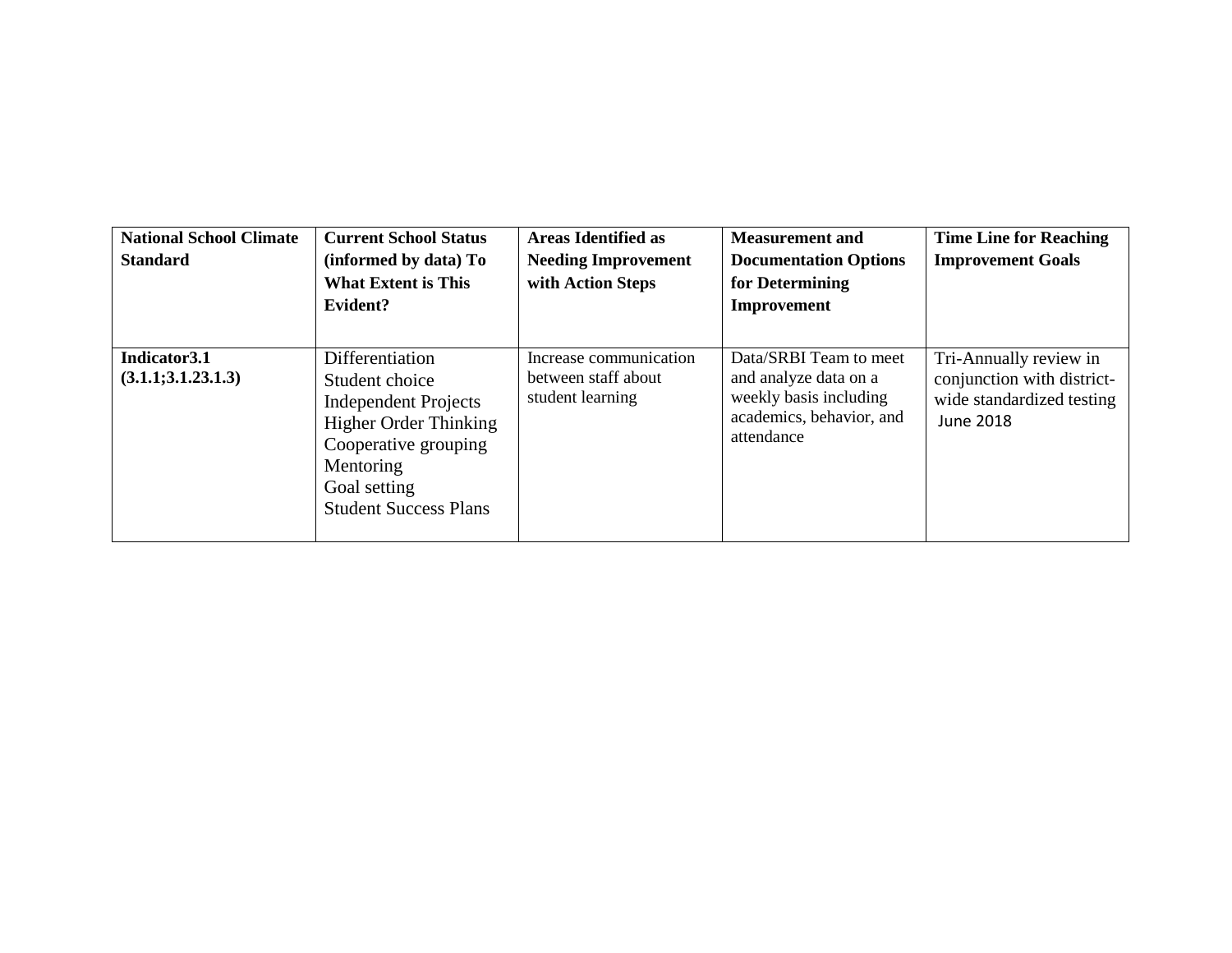| <b>National School Climate</b>                                  | <b>Current School Status</b>                                                                                                                                        | <b>Areas Identified as</b>                                                         | <b>Measurement and</b>                                                                                                                                                                                             | <b>Time Line for</b>                                                                                    |
|-----------------------------------------------------------------|---------------------------------------------------------------------------------------------------------------------------------------------------------------------|------------------------------------------------------------------------------------|--------------------------------------------------------------------------------------------------------------------------------------------------------------------------------------------------------------------|---------------------------------------------------------------------------------------------------------|
| <b>Standard</b>                                                 | (informed by data) To                                                                                                                                               | <b>Needing Improvement</b>                                                         | <b>Documentation Options for</b>                                                                                                                                                                                   | Reaching                                                                                                |
|                                                                 | <b>What Extent is This</b>                                                                                                                                          | with Action Steps                                                                  | <b>Determining Improvement</b>                                                                                                                                                                                     | <b>Improvement Goals</b>                                                                                |
|                                                                 | Evident?                                                                                                                                                            |                                                                                    |                                                                                                                                                                                                                    |                                                                                                         |
| <b>Indicator 3.2</b>                                            | <b>Counseling Social Work</b>                                                                                                                                       | Increase student awareness                                                         | Utilize Whole School                                                                                                                                                                                               | Tri-Annually review in                                                                                  |
| (3.2.1; 3.2.2; 3.3.3)                                           | Supervision & safety plans<br>Tier consequences SRBI<br>504/PPT process Universal<br><b>Behavior Expectations</b><br><b>Whole School Meetings</b>                   | of available resources (i.e.<br>social work, complaint<br>box, community services) | Meetings to increase<br>students' awareness and<br>provide information                                                                                                                                             | conjunction with<br>district-wide<br>standardized testing<br><b>June 2018</b>                           |
|                                                                 |                                                                                                                                                                     |                                                                                    | Morning announcements to<br>give information                                                                                                                                                                       |                                                                                                         |
| <b>Indicator 3.3</b><br>(3.3.1; 3.32; 3.3.3; 3.3.4; 3.3)<br>.5) | School Improvement Plan<br>Coordination of<br>Services/SRBI<br>Professional Development<br>training Scheduling<br>personnel<br>Multicultural/Diversity<br>Committee | Increase staff/parent<br>communication                                             | Open House<br><b>Bridgeport Website</b><br><b>Parent Conferences</b><br><b>Phone Conferences</b><br><b>PPT</b> Process<br>Parent/Team Meeting<br>Principal/Classroom<br>Newsletters<br>Email Blasts in conjunction | Tri-Annually review in<br>conjunction with<br>district-wide<br>standardized testing<br><b>June 2018</b> |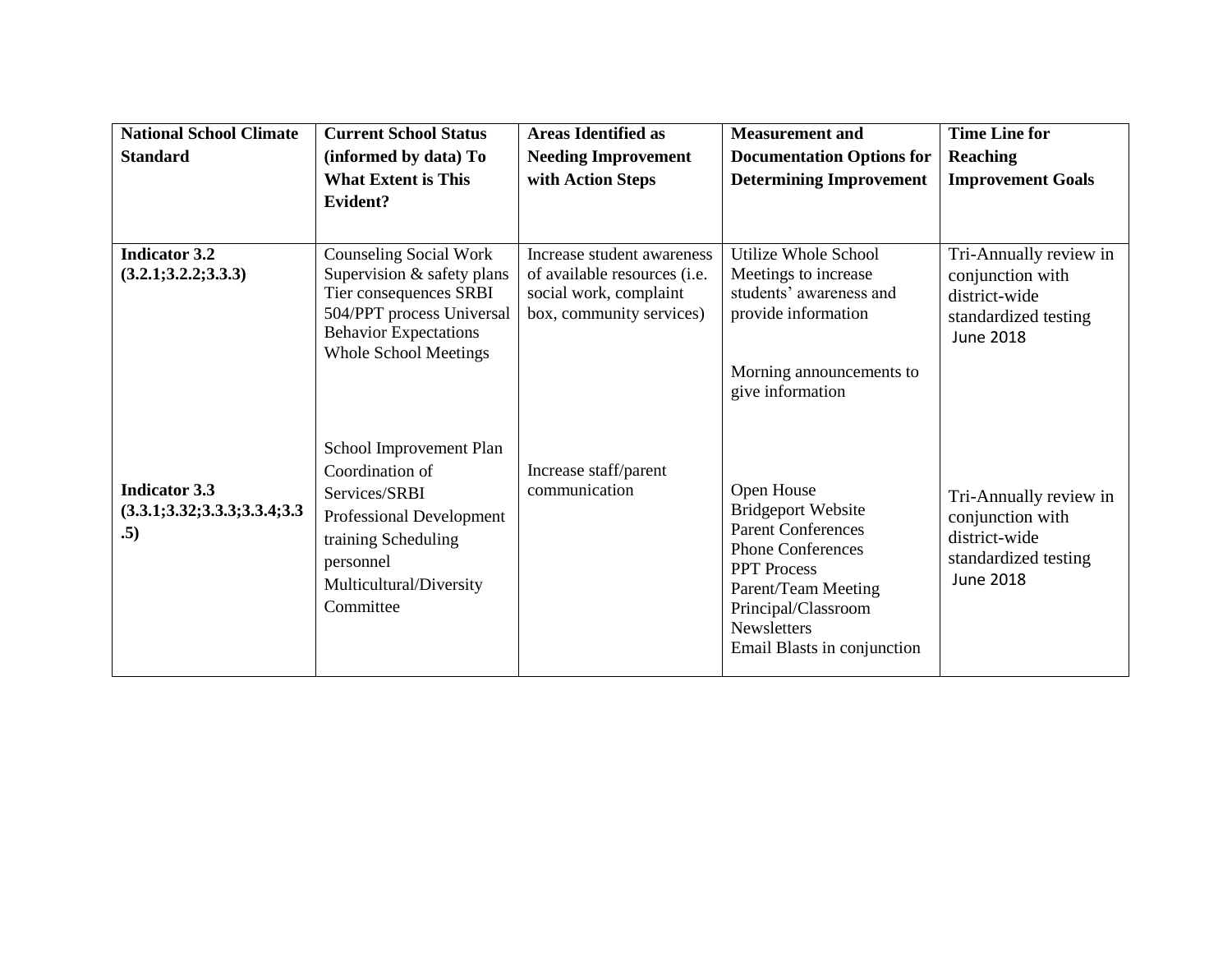| <b>National School Climate</b>                        | <b>Current School Status</b>                        | <b>Areas Identified as</b>                      | <b>Measurement</b> and                          | <b>Time Line for Reaching</b>                           |
|-------------------------------------------------------|-----------------------------------------------------|-------------------------------------------------|-------------------------------------------------|---------------------------------------------------------|
| <b>Standard</b>                                       | (informed by data) To<br><b>What Extent is This</b> | <b>Needing Improvement</b><br>with Action Steps | <b>Documentation Options</b><br>for Determining | <b>Improvement Goals</b>                                |
|                                                       | Evident?                                            |                                                 | Improvement                                     |                                                         |
|                                                       |                                                     |                                                 |                                                 |                                                         |
| <b>Standard 4: The school</b><br>community creates an | <b>SRBI/PBIS Classroom</b><br>school wide supports  | Invite community<br>members more often to       | Continue to use the School                      | Tri-Annually review in                                  |
| environment where all                                 |                                                     | improve efforts to support                      | climate Survey                                  | conjunction with district-<br>wide standardized testing |
| members are welcomed,<br>supported, and feel safe     | Parent Participation in<br>School Improvement Plan  | students and personnel to<br>feel welcomed.     |                                                 | <b>June 2018</b>                                        |
| in school: socially,                                  |                                                     |                                                 |                                                 |                                                         |
| emotionally,<br>intellectually and                    | Open House Meet & Greet<br>in beginning of school   |                                                 |                                                 |                                                         |
| physically                                            | year New Student                                    |                                                 |                                                 |                                                         |
|                                                       | Orientation/Visitation                              |                                                 |                                                 |                                                         |
|                                                       |                                                     |                                                 |                                                 |                                                         |
|                                                       | Meetings<br>Orientation/Visitation                  |                                                 |                                                 |                                                         |
|                                                       |                                                     |                                                 |                                                 |                                                         |
|                                                       |                                                     |                                                 |                                                 |                                                         |
| <b>Indicator 4.1</b>                                  |                                                     |                                                 |                                                 |                                                         |
|                                                       |                                                     |                                                 |                                                 |                                                         |
|                                                       |                                                     |                                                 |                                                 |                                                         |
|                                                       |                                                     |                                                 |                                                 |                                                         |
|                                                       |                                                     |                                                 |                                                 |                                                         |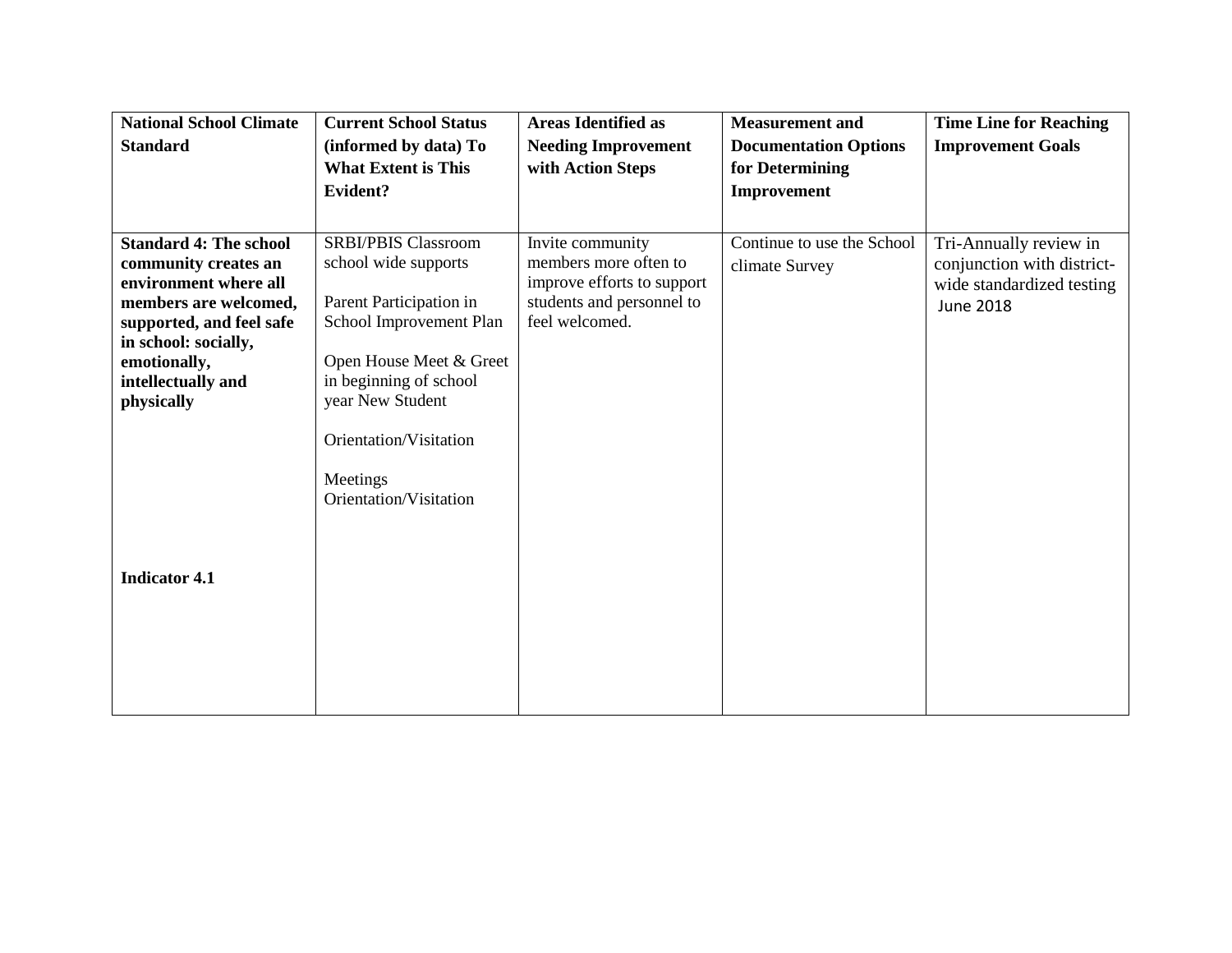| <b>National School Climate</b><br><b>Standard</b> | <b>Current School Status</b><br>(informed by data) To<br><b>What Extent is This</b><br>Evident?                                                                                                                                                                           | <b>Areas Identified as</b><br><b>Needing Improvement</b><br>with Action Steps | <b>Measurement</b> and<br><b>Documentation Options</b><br>for Determining<br>Improvement              | <b>Time Line for Reaching</b><br><b>Improvement Goals</b>                                             |
|---------------------------------------------------|---------------------------------------------------------------------------------------------------------------------------------------------------------------------------------------------------------------------------------------------------------------------------|-------------------------------------------------------------------------------|-------------------------------------------------------------------------------------------------------|-------------------------------------------------------------------------------------------------------|
| <b>Indicator</b><br>4.2                           | Surveys to indicate how<br>school could enhance<br>welcoming, supportive<br>and safe environment.                                                                                                                                                                         | <b>School Climate Survey</b>                                                  | Refer to district Code of<br>conduct Handbook to<br>include school climate<br>policies and procedures | Tri-Annually review in<br>conjunction with district-<br>wide standardized testing<br><b>June 2018</b> |
| <b>Indicator</b><br>4.3                           | <b>School Climate Survey</b><br>Anecdotal conversations<br>with students, parents,<br>staff, community<br>Principal<br><b>Parent Newsletters</b><br>Monitor for positive<br>school environment -<br>entrance, classrooms<br>Procedures for visitors<br>signing in and out | <b>Review at School Climate</b><br><b>Committee Meetings</b>                  |                                                                                                       |                                                                                                       |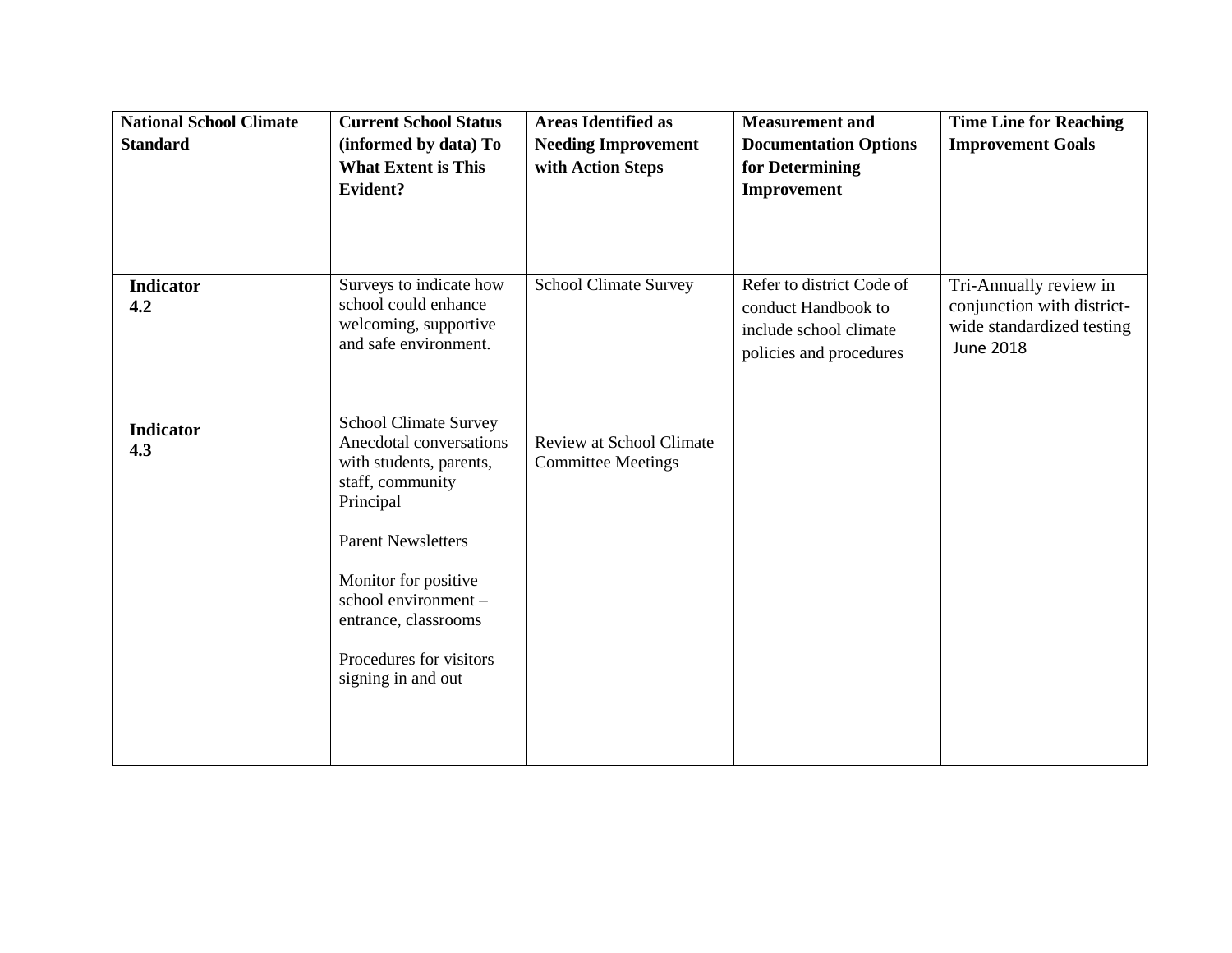| <b>National School Climate</b><br><b>Standard</b>                                                                                                                                                                                                      | <b>Current School Status</b><br>(informed by data) To<br><b>What Extent is This</b><br>Evident?                                                                                                                                                                                                         | <b>Areas Identified as</b><br><b>Needing</b><br><b>Improvement with</b><br><b>Action Steps</b> | <b>Measurement</b> and<br><b>Documentation Options</b><br>for Determining<br>Improvement                                                                                             | <b>Time Line for Reaching</b><br><b>Improvement Goals</b>                                             |
|--------------------------------------------------------------------------------------------------------------------------------------------------------------------------------------------------------------------------------------------------------|---------------------------------------------------------------------------------------------------------------------------------------------------------------------------------------------------------------------------------------------------------------------------------------------------------|------------------------------------------------------------------------------------------------|--------------------------------------------------------------------------------------------------------------------------------------------------------------------------------------|-------------------------------------------------------------------------------------------------------|
| <b>Standard 5: The school</b><br>community develops<br>meaningful and engaging<br>practices, activities and<br>norms that promote<br>social and civic<br>responsibilities and a<br>commitment to<br>social justice.<br>Indicator 5.1<br>(5.1.1; 5.1.2) | Cultural events, music, art,<br>experiences<br>Multicultural/Diversity<br><b>Committee Whole School</b><br>Meetings<br><b>ELL</b> Instruction<br><b>Student Mentors</b><br><b>Adult/Staff members</b><br>mentor<br>Monthly Volunteer<br>opportunities<br>Multicultural Night<br><b>Community Drives</b> | Increase newsletters in<br>review of our<br>continuous studies of<br>other cultures            | Principal/classroom<br>communication to contain<br>information on<br>multicultural learning<br>Increased use of Whole<br>School Meetings to<br>Incorporate Multicultural<br>learning | Tri-Annually review in<br>conjunction with district-<br>wide standardized testing<br><b>June 2018</b> |